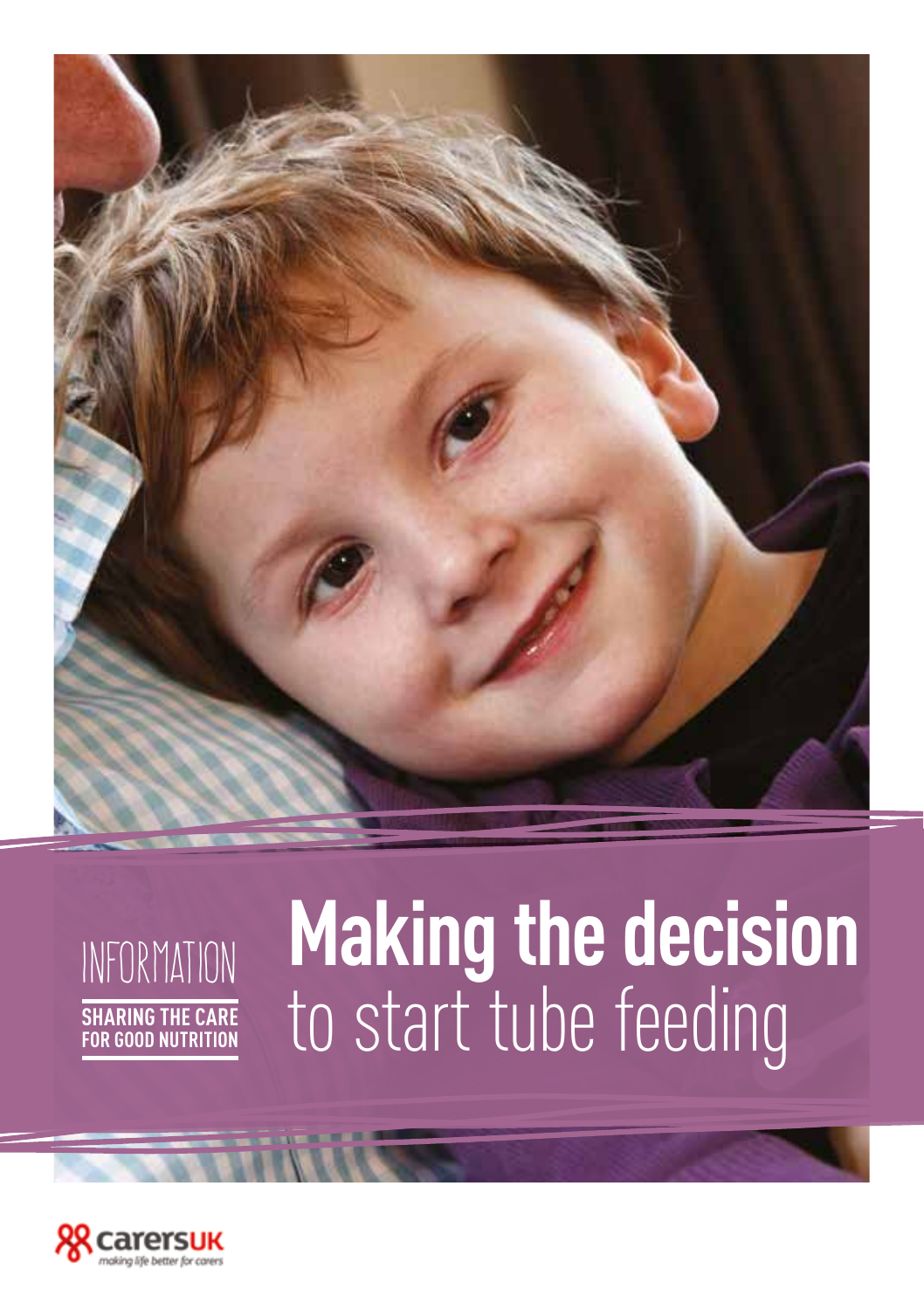# Where can I find out **about tube feeding?**

**If your child's doctor has asked you to consider tube feeding for your child, you may be experiencing a mixture of emotions – perhaps anxiety, sadness, anger, even guilt. As a parent, of course you want what is best for your child. You want to see that your son or daughter is happy and healthy, but you may also worry that tube feeding in some way will take away the special bond created between you at meal times.**

*"I had so many questions, practical things, for my child and also for my other kids... I just didn't know what to expect."*

You are bound also to have a lot of questions:

*How does it work? How will I cope? Where do I turn to for support?* 

Many parents have expressed these same concerns, and have asked for more information at this stage to help them make a more informed decision about tube feeding.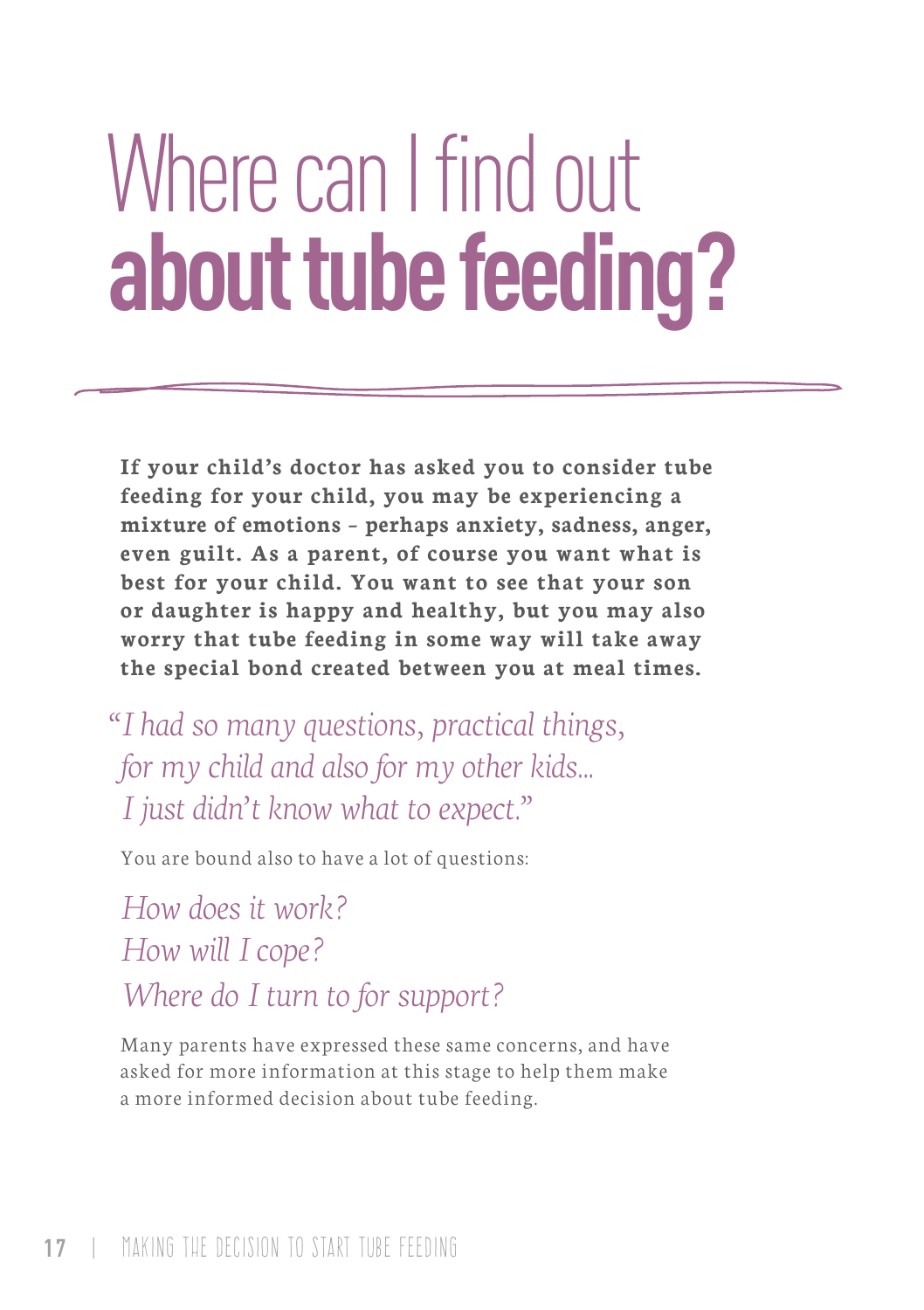

## This is not a decision that you have to make alone

Your child's doctor, dietitian or nutrition nurse team should be your first port of call for information and advice about tube feeding. You also may be able to discuss your concerns with a friend, or to ask for advice from another parent or carer who is going through, or has been through, the same experience.

This guide has been developed to help you find out more about tube feeding, give you information on the more practical side of things and suggest other sources of information and support (see the list of associations and organisations on page 11).

*"It's the hardest decision I've ever had to make, but it was the right thing to do for my child. Absolutely, I would do it again."*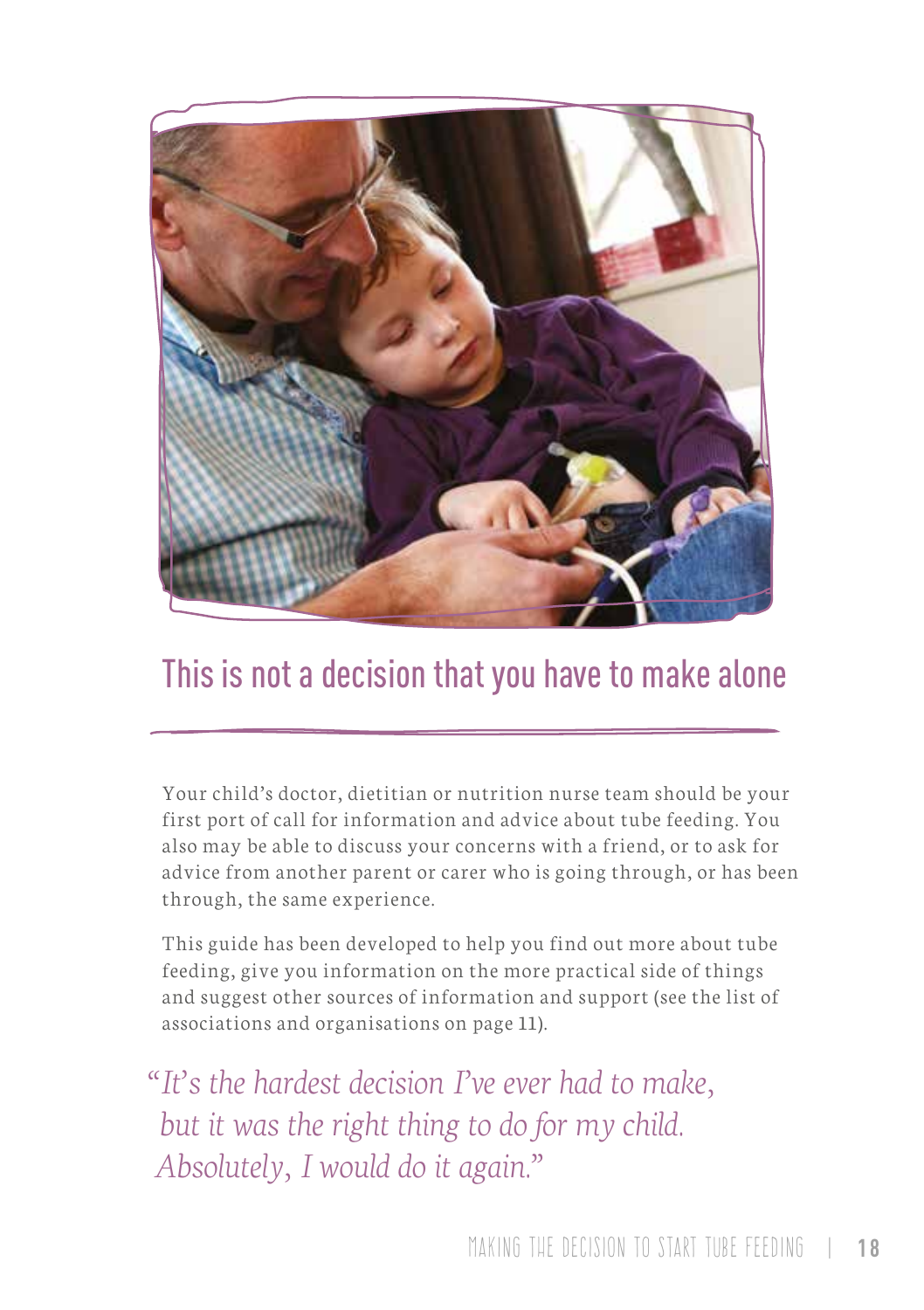

Why has my child's doctor suggested tube feeding?

**If your child is experiencing reflux and/or difficulties with chewing and swallowing when eating, your child's doctor will be concerned that he or she might not be getting all the nutrients he or she needs to grow, to play and to learn.**

Tube feeds are designed to meet the full nutritional needs of your child, allowing them to get all the nutrients they need. Tube feeding can support your child's growth and development, and in some cases improve their recovery and response to treatments.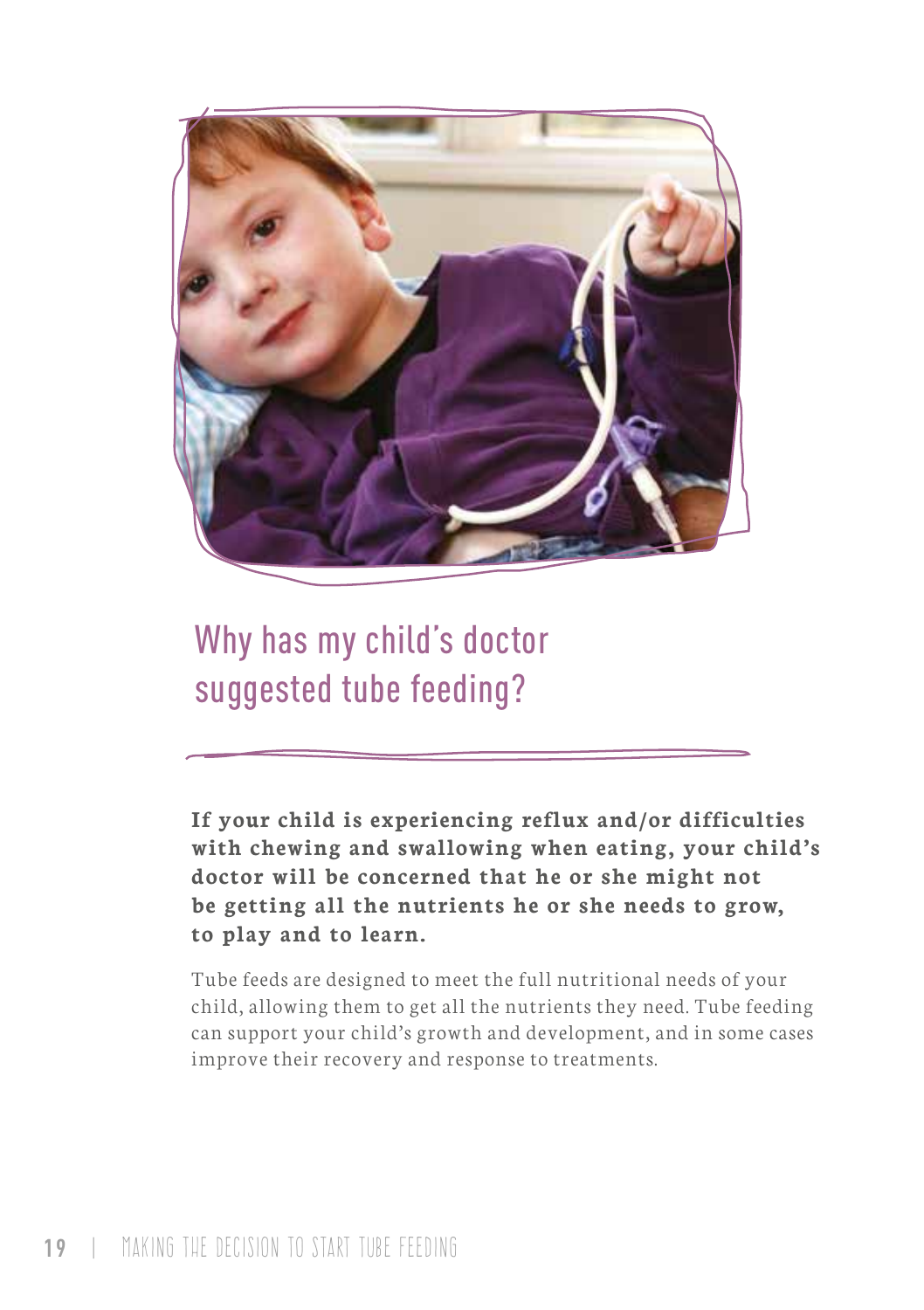## What does tube feeding involve?

#### **If your child is experiencing feeding difficulties, tube feeding offers an alternative way of feeding that can be adapted to your child's needs.**

To prevent the difficulties experienced by your child when taking food by mouth, food in a liquid form is introduced into a tube that goes directly into the digestive system. The ready to feed nutrition, or tube feed, is designed to provide all the essential nutrients and is digested as normal in the gut. Specific formulas are available, if your child has difficulty digesting and/or absorbing nutrients.

There are many types of feeding tubes, NG, NJ, N, PEG. These tubes are shown below feeding via NG/NGT (image 1) or gastrostomy BGT (image 2). You and your child's doctor can discuss together which one is best for your child. There is also more information in our leaflet on the practicalities of tube feeding, which you can obtain from your child's doctor or dietitian.

*"I couldn't envisage what it was going to physically look like, once I was shown it, I felt more comfortable... I was not in the dark anymore."*



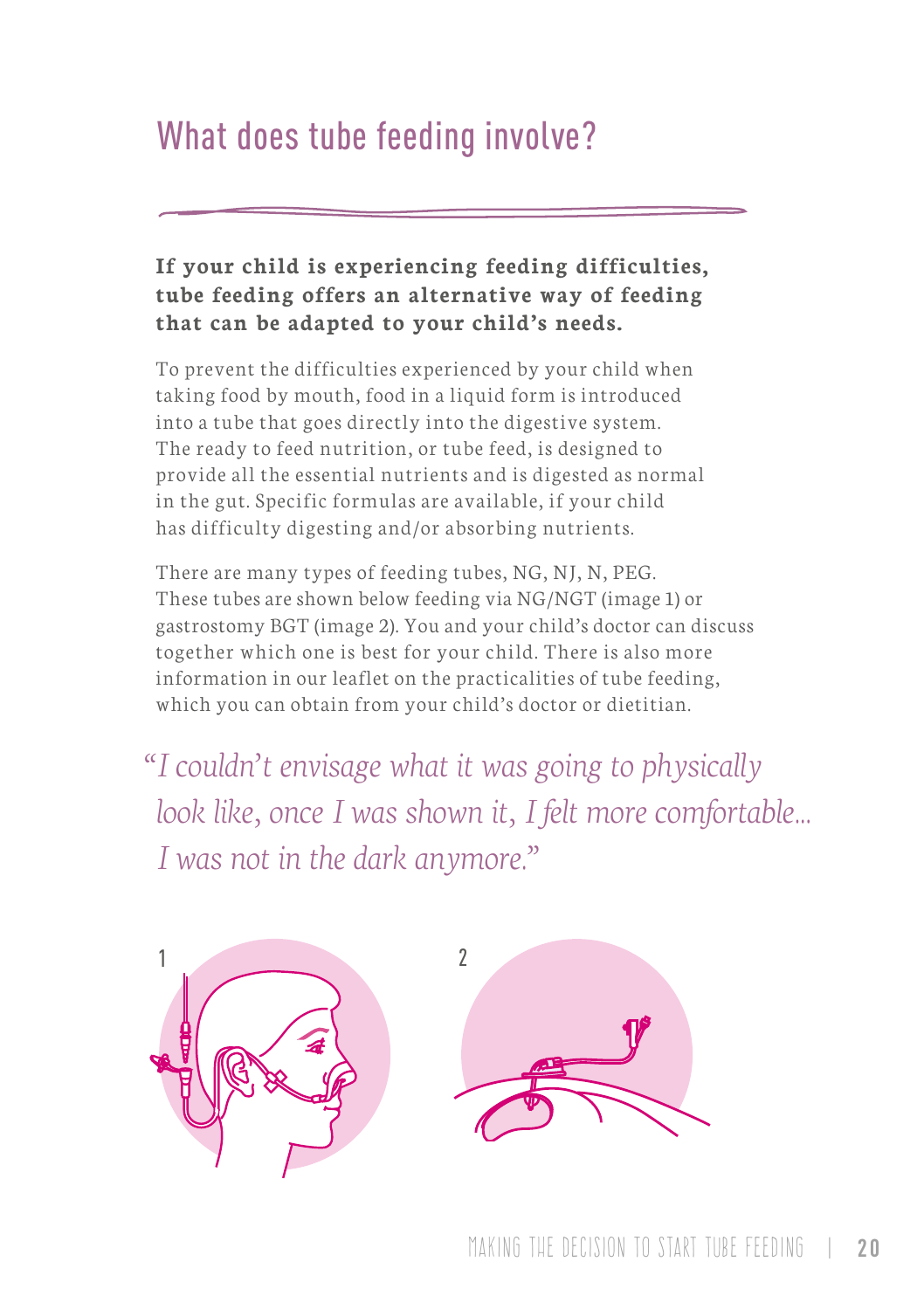**The decision about the type of feed that you put into the tube will be taken by you in consultation with the other members of the team that looks after your child's health. Together you will decide what is best for your child.**

Ready to feed nutrition made specifically for children who use a feeding tube is ideal. This type of nutrition contains all the required vitamins, minerals, fibres and calories your child needs at the different stages of his or her growth and development, and is designed to flow easily through the tube.

## Did you know?

You may be able to give your child his or her medication through the feeding tube – a great benefit if your child has difficulties with swallowing or just doesn't like the taste of the medicine. Your doctor or pharmacist can tell you if your child's medication can be given in this way.

Your child's fluid intake can be controlled using the feeding tube. You can give water or liquid that your child would normally receive orally through the tube to avoid dehydration. It needs to be discussed with the dietitian/doctor if and how much water can be given per day via the feeding tube.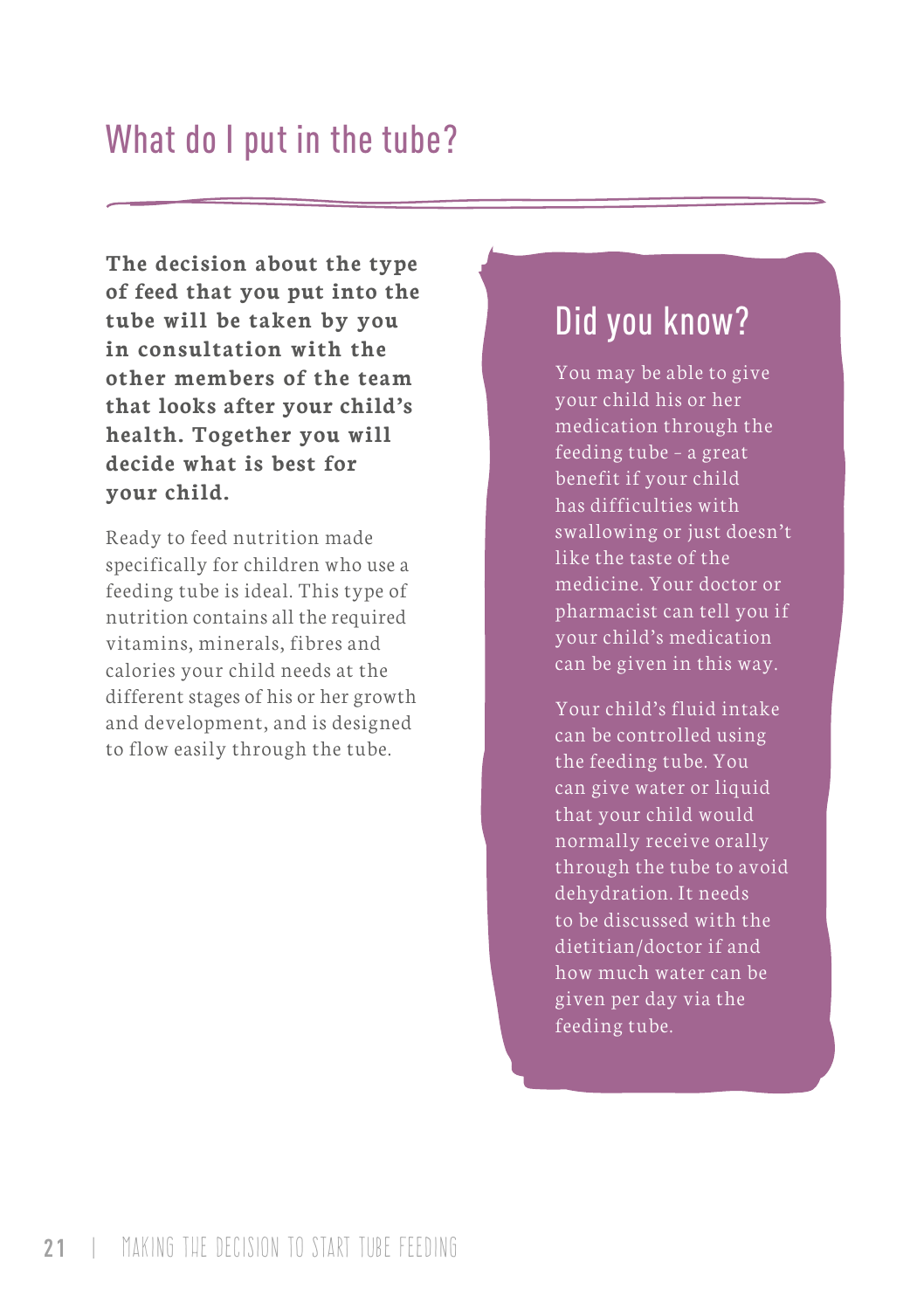

## Can my child still take food by mouth once the feeding tube is fitted?

**Some parents do continue to offer their child small amounts of normal food to eat in addition to tube feeding.**

This not only allows him or her to enjoy the normality of eating different foods together with the family around the table, but also means he or she continues to use and develop the muscles of the mouth (e.g. whilst chewing). Remember, though, to check first with your child's doctor or dietitian in case there are any reasons why he or she should not also be fed in this way.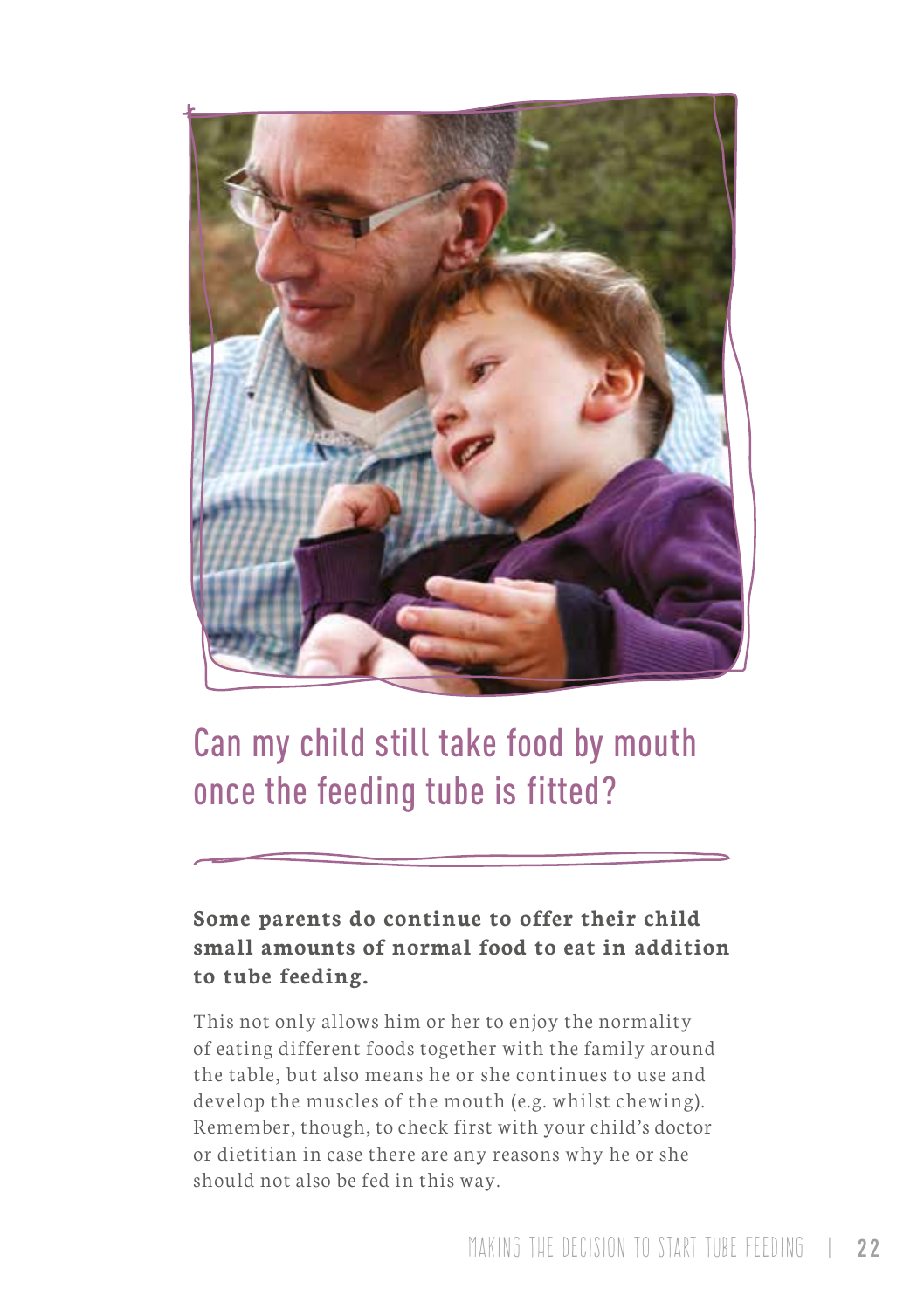## How will it affect family life?

**When making the decision to start tube feeding, one of parents' major concerns is the effect it will have on day-to-day family life. Typical questions include:**

## *Can we still go out to the park? Can we eat in a restaurant? Can we go on holiday? Can we still go to the seaside and swim?*

Clearly these are important concerns, as sharing these and other experiences is essential to family bonding and is a key part of growing up and learning to be sociable.

The good news is that all of these activities should be achievable. In fact, the social elements of your family's life definitely can and should continue once the tube is fitted. In many ways, tube feeding can enhance relationships within the family by strengthening existing bonds and providing special moments to share. However, it is a good idea to ask your doctor for advice before undertaking outdoor activities.

*"I was really worried that when we were out, people would see Tom's tube and treat him differently... but you can hardly see it."*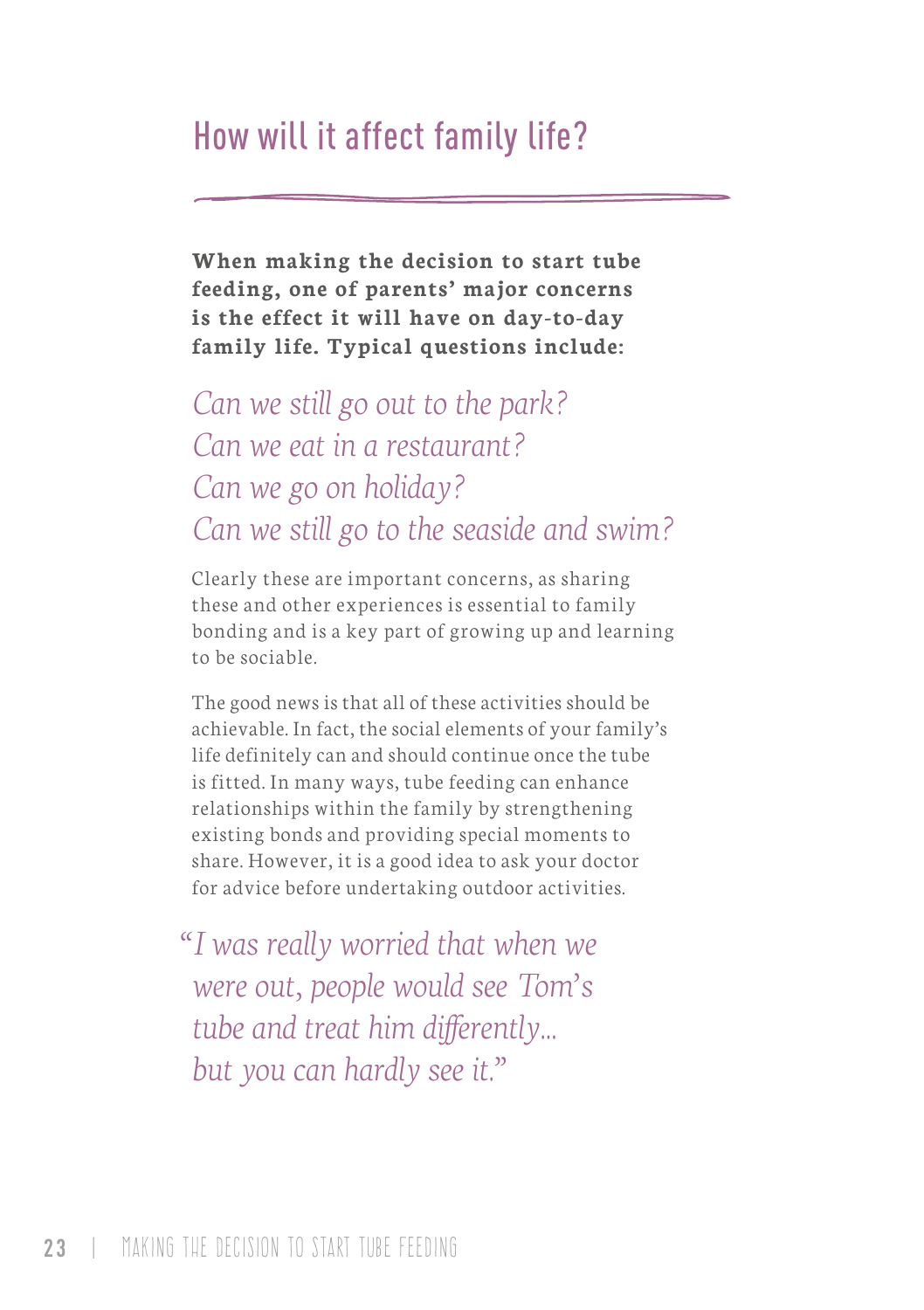## Who is there to help?

When the decision has been made to start tube feeding, you will have a discussion together with your child's doctor and specialist care/support team (see below) to decide on the best options for your child. The team may include the following healthcare professionals:

**A speech-language** control of the mouth. **therapist** will assess and help your child's mouth control focusing particularly on speech, language and feeding.

**A surgeon** may be required to fit your child's feeding tube (but not all tubes require surgery).

**Occupational and physical therapists** focus on all aspects of your child's movement, including



**The pharmacist**

supplies the medication and nutritional products that have been prescribed for your child and can give you advice on how it is to be taken.

**Specialist nurses or members of tube feeding associations** may carry out home visits to help you and your child with the feeding tube and to provide support and advice.

**A dietitian** is a specialist in food and nutrition and will be able to give you advice about the best feeding plan for your child.

**School nurses** may also be involved and will know what happens when the child is at school and potentially feeding, but may also put you in touch with other families who are already tube feeding.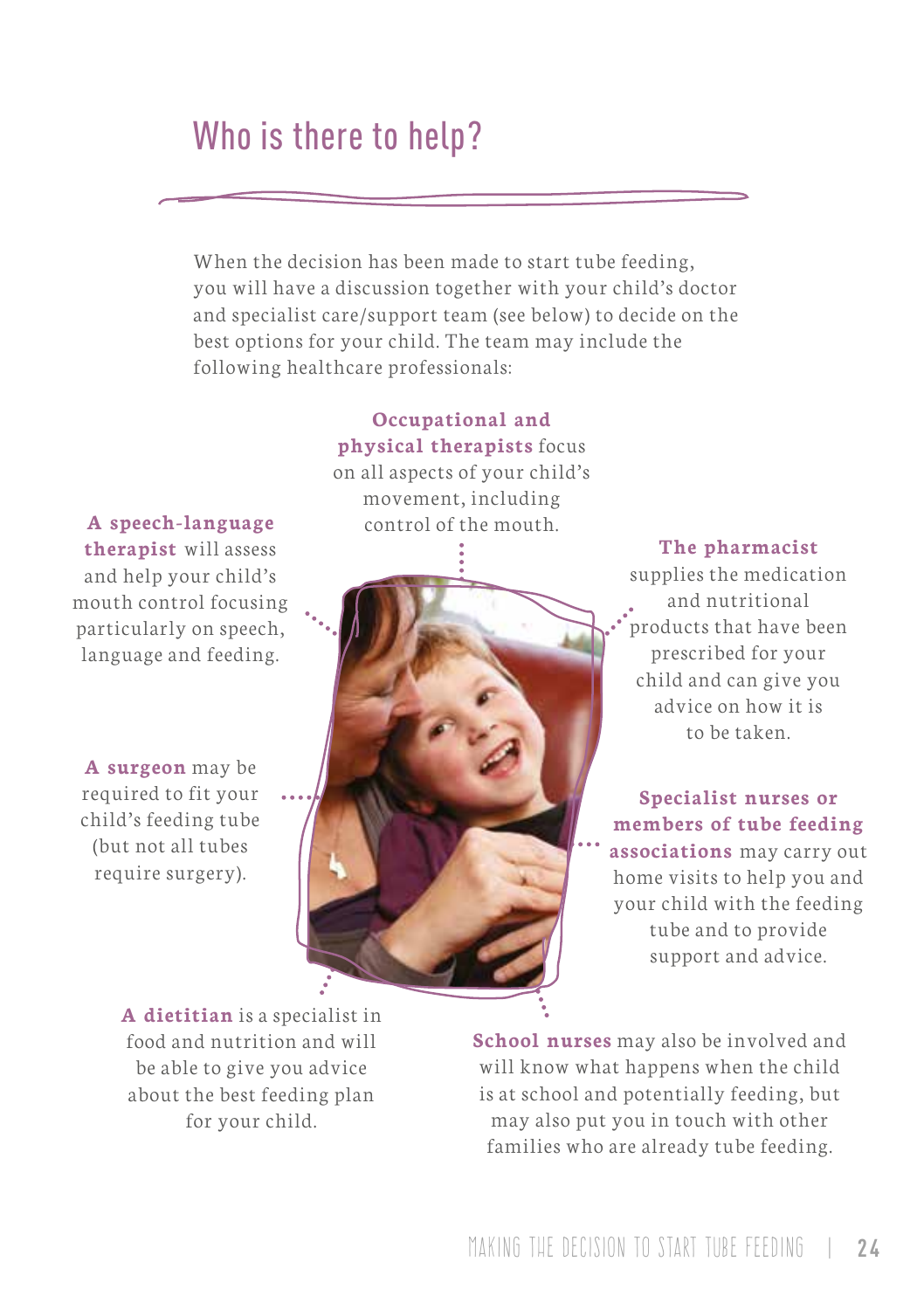## Parent experiences

**Remember a practical information brochure is also available, providing you with simple and easy-to-follow instructions and tips at each step of the way. Ask your doctor for more information.**



### Bonding

"We try and make feeding time as fun and enjoyable as we can. James loves it when we put his favourite songs on. We cuddle and kiss all the time as well, probably even more than before. I am just pleased to know he is putting on weight and getting strong – you can see by his face he is happier."



## Trying new foods

"We were really keen for Kate to try new foods even though she was being tube-fed. I think that it is important to give her some taste sensations. She has more confidence now, but to start with she was a bit afraid as she associated it [eating] with being sick. We decided to introduce food in a different way by encouraging her to touch and then smell food and gradually she gained the will to actually try it." **Please note** that it is best to ask the doctor or dietitian if it is OK for your child to have foods by mouth before offering them.



### Swimming

"Everybody does it their own way, some of the parents I speak to don't like to go out and swim or play in the park as much as before because they worry about the tube. Sam loves swimming so I really wanted him to keep going. Our doctor told us to wait 2 weeks after the tube was fitted and then basically get back into it – so for us it was back to normal, twice a week."

**Please note** that it is a good idea to seek advice from your child's health care team before undertaking any outdoor activities.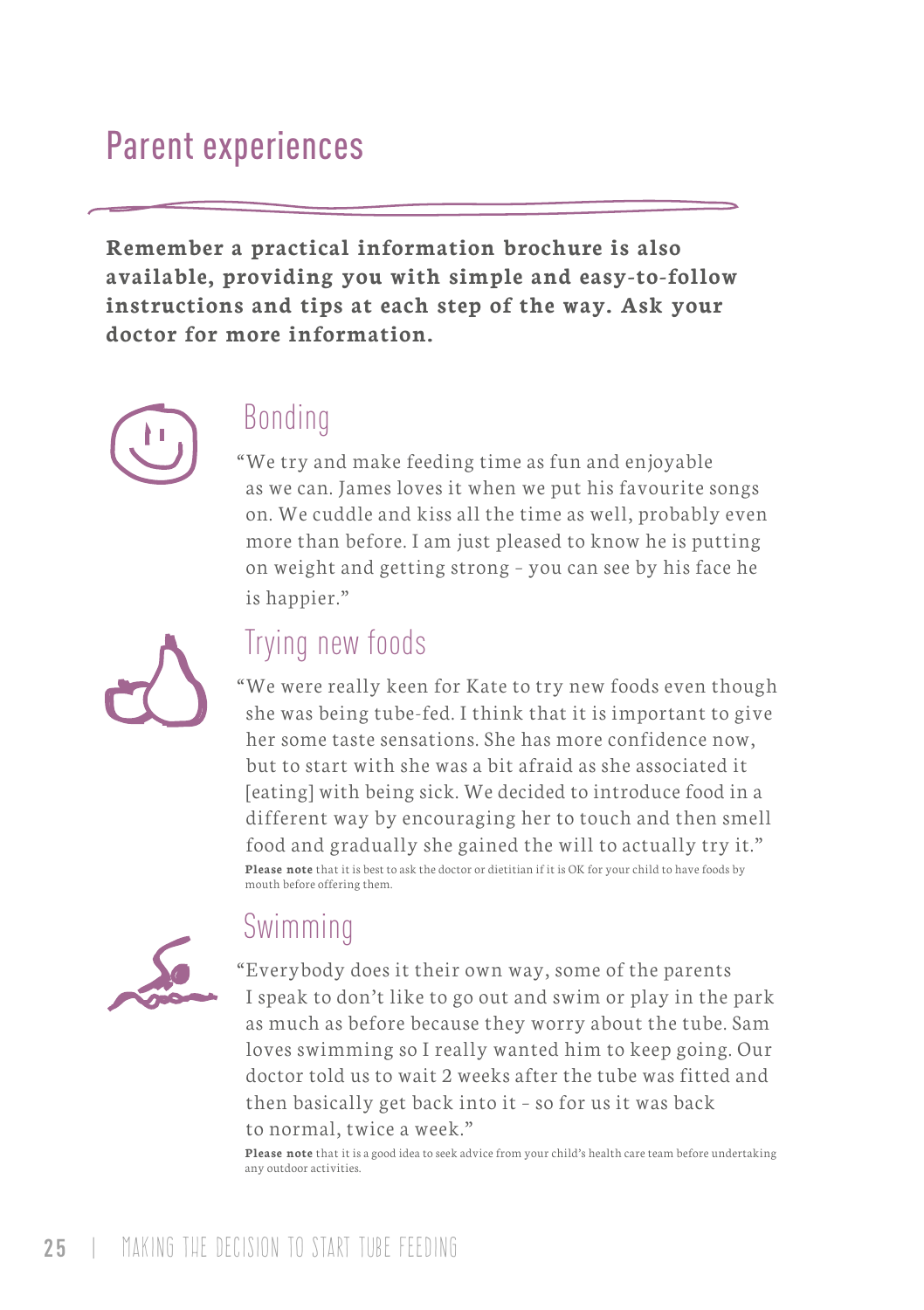## Information, advice and support about **tube feeding**

**www.pinnt.com www.cafamily.org.uk www.nutricia.co.uk www.tubefeeding.co.uk**

For more information please contact your **healthcare professional.**

## Reading materials

**The following are additional sources of information about tube feeding which you may find helpful:** 

### How do you feel about tube feeding

Practical advice on the signs that may indicate that your child is ready to tube feed.



### A practical guide to tube feeding

For a more step by step approach focusing on the more practical aspects of tube feeding.

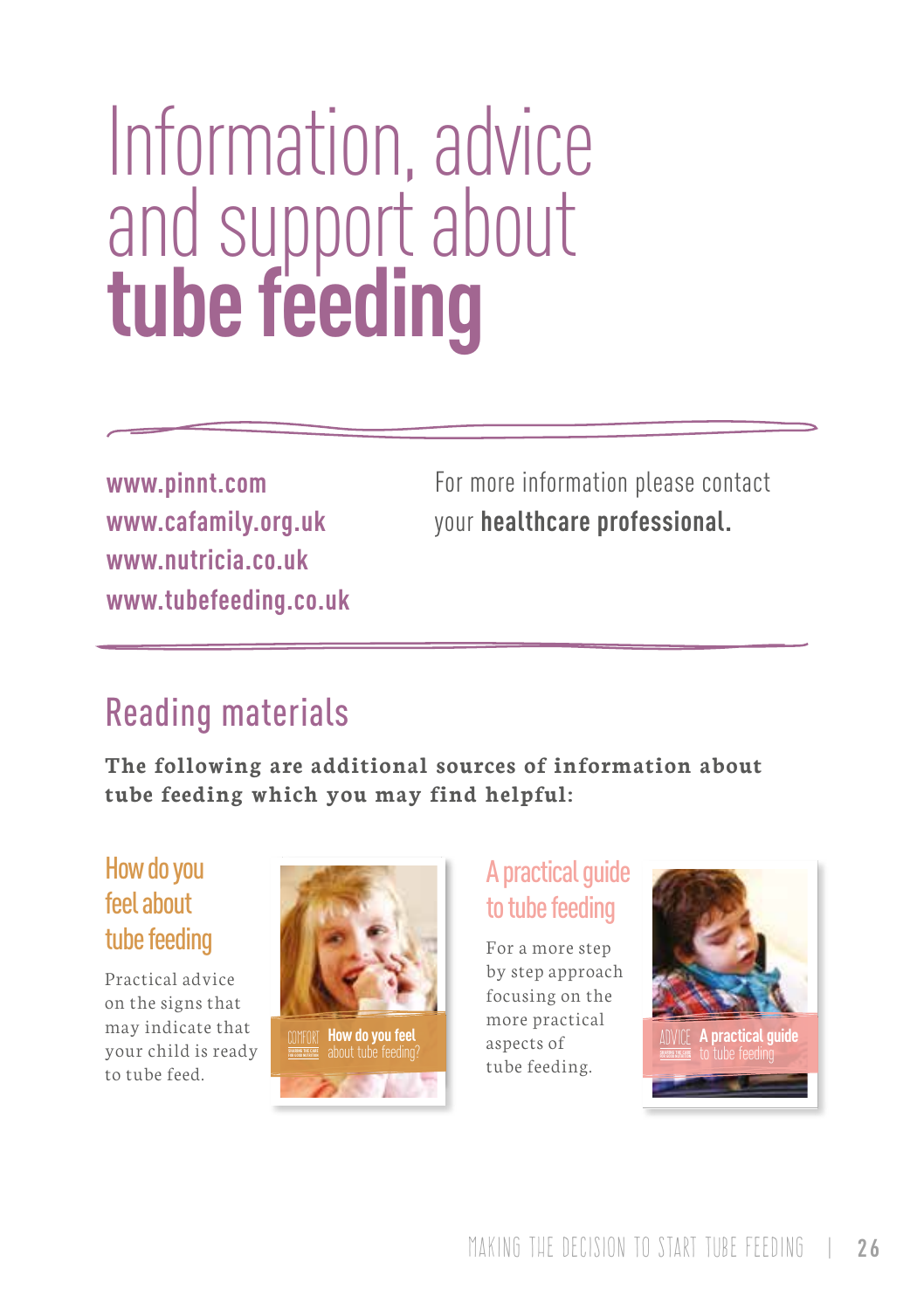## Glossary of terms

| <b>Bolus feeding</b>         | A feed that is volume-dependant given over a short period of time                                                                                                                                                                                                |  |  |
|------------------------------|------------------------------------------------------------------------------------------------------------------------------------------------------------------------------------------------------------------------------------------------------------------|--|--|
| Clamp                        | A small device which when pressed closed prevents leakage from the feeding tube                                                                                                                                                                                  |  |  |
| <b>Continuous feeding</b>    | A feed that is given at a pre-set rate, continuously for many hours via pump                                                                                                                                                                                     |  |  |
| Endoscope                    | A thin and flexible tube that is passed through the mouth, and down towards the stomach<br>(for investigation and tube placement)                                                                                                                                |  |  |
| <b>Enteral feeding</b>       | Feed that passes directly into the stomach or intestines                                                                                                                                                                                                         |  |  |
| <b>Extension set</b>         | Plastic tubing which can be attached between the feeding set and the feeding tube                                                                                                                                                                                |  |  |
| <b>Feeding set</b>           | A plastic tube that is attached to the bag with the feed on one end and the tube or extension set on the other                                                                                                                                                   |  |  |
| Flush                        | Water given to clear the feeding tube/extension tube                                                                                                                                                                                                             |  |  |
| Gastric                      | Anything related to the stomach                                                                                                                                                                                                                                  |  |  |
| Gastrostomy                  | An opening through the abdominal wall into the gastric cavity                                                                                                                                                                                                    |  |  |
| Gastrostomy tube,<br>G-tube  | Feeding device through which formula, fluids and/or medication can be given. A G-tube is placed directly<br>into the stomach through an opening in the abdominal wall (stoma) and has balloon end                                                                |  |  |
| <b>Gravity feeding</b>       | Feeding that enters the stomach by force of gravity (i.e. placing the feed above the height<br>of the stomachl                                                                                                                                                   |  |  |
| Nasogastric tube,<br>NG-tube | A feeding device through which enteral feed, fluids and/or medication can be given directly into the stomach.<br>An NG-tube is inserted through the nose, passed down the oesophagus and enters directly into the stomach                                        |  |  |
| <b>Oesophagus</b>            | Referred to as the 'swallowing' tube - the path through which food and drink are moved from the mouth<br>to the stomach                                                                                                                                          |  |  |
| Oral                         | Anything related to the mouth                                                                                                                                                                                                                                    |  |  |
| Overnight feeding            | Feed that is typically given during the night-time, often by pump                                                                                                                                                                                                |  |  |
| Pump                         | A device that delivers feed through the tube at a rate set by you and volume                                                                                                                                                                                     |  |  |
| Pump feeding                 | Feeding that is given using a pump                                                                                                                                                                                                                               |  |  |
| Stoma                        | A surgical opening in the abdomen                                                                                                                                                                                                                                |  |  |
| Syringe                      | A medical device used to administer or remove fluid                                                                                                                                                                                                              |  |  |
| <b>Trachea</b>               | The 'wind-pipe' that carries air from the mouth to the lungs                                                                                                                                                                                                     |  |  |
| Tube feed, formula           | Specifically formulated liquid nutrition that can be tailored to individual needs                                                                                                                                                                                |  |  |
| <b>Tube feeding</b>          | Supplemental nutrition through a special tube that enters directly into the stomach or intestine                                                                                                                                                                 |  |  |
| N J                          | An NJ tube is placed usually in hospital and can't be replaced in community. The tube is passed through<br>the nose down the oesophagus and into the small bowel                                                                                                 |  |  |
| <b>Button</b>                | A low profile gastrostomy, it is skin level and is retained by a small balloon inside the stomach. These devices<br>are usually changed every 3-6 months at home by a healthcare professional or yourselves if this is something<br>that you want to learn to do |  |  |
| <b>PEG</b>                   | A Percutaneous Endoscopic Gastrostomy tube which is placed under general anaesthetic there is a bumper<br>inside to prevent it from coming out. The tube outside the body is approx 20-25cm long                                                                 |  |  |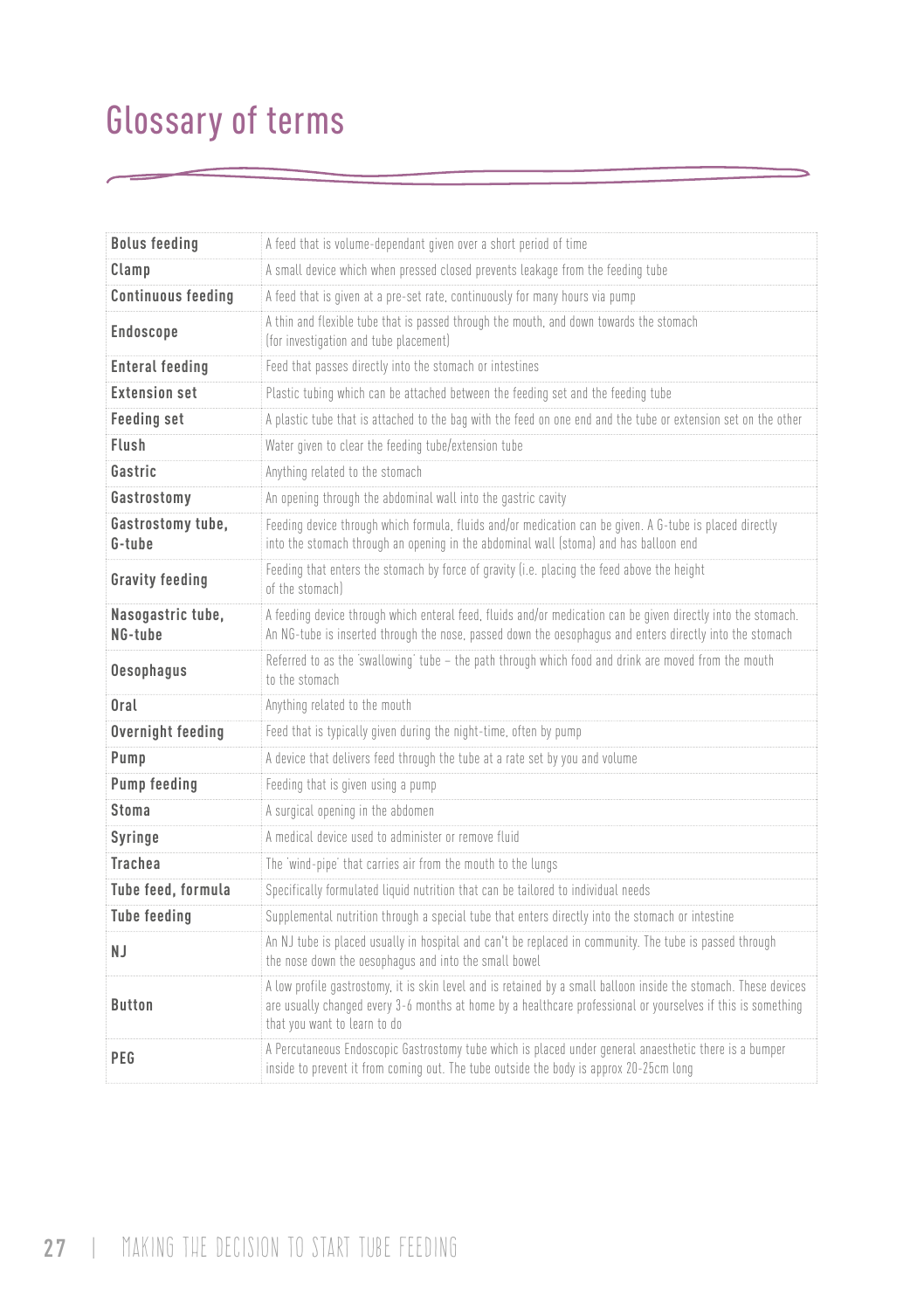## Your notes...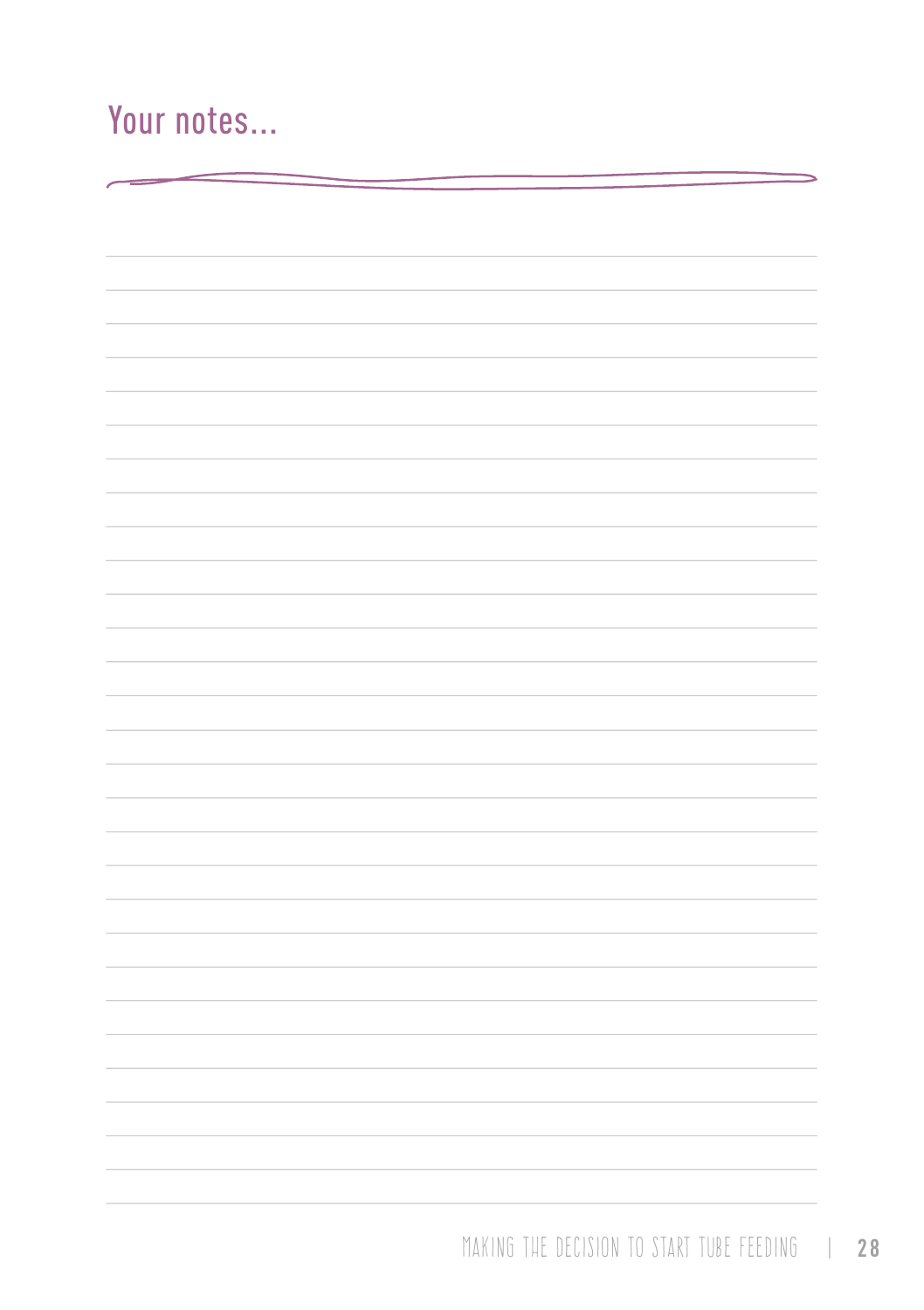## Your notes...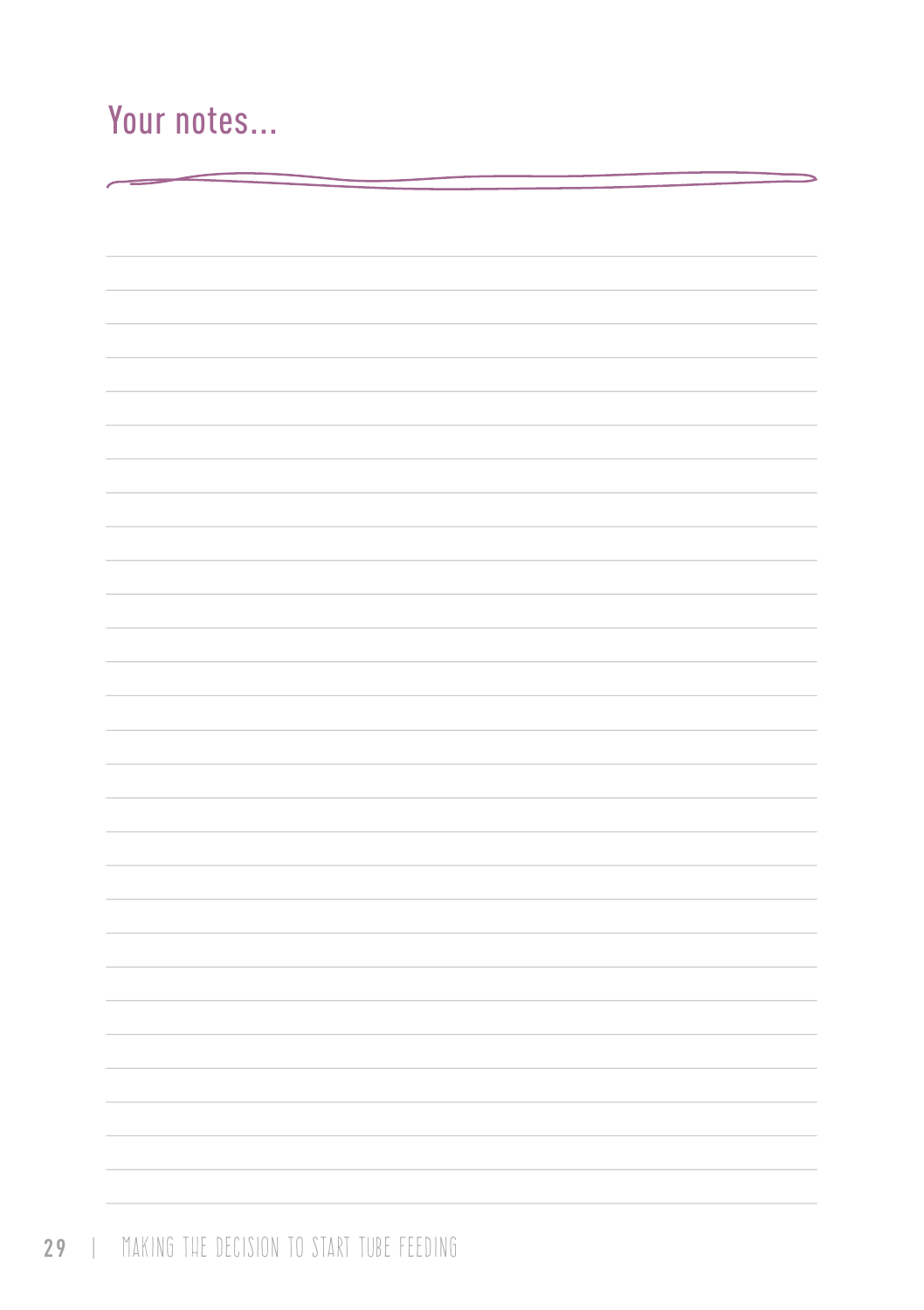## About Carers UK

#### **Carers UK makes life better for carers.**

- We're the UK's only national membership charity for carers
- We give expert advice, information and support
- We connect carers so no-one has to care alone
- We campaign together for lasting change
- We innovate to find new ways to reach and support carers

Visit us at our website to join us, help us, or access more resources: **www.carersuk.org** 

Call our advice line for expert information and advice about caring: **0808 808 7777** (open Monday to Friday, 10am-4pm) **advice@carersuk.org**